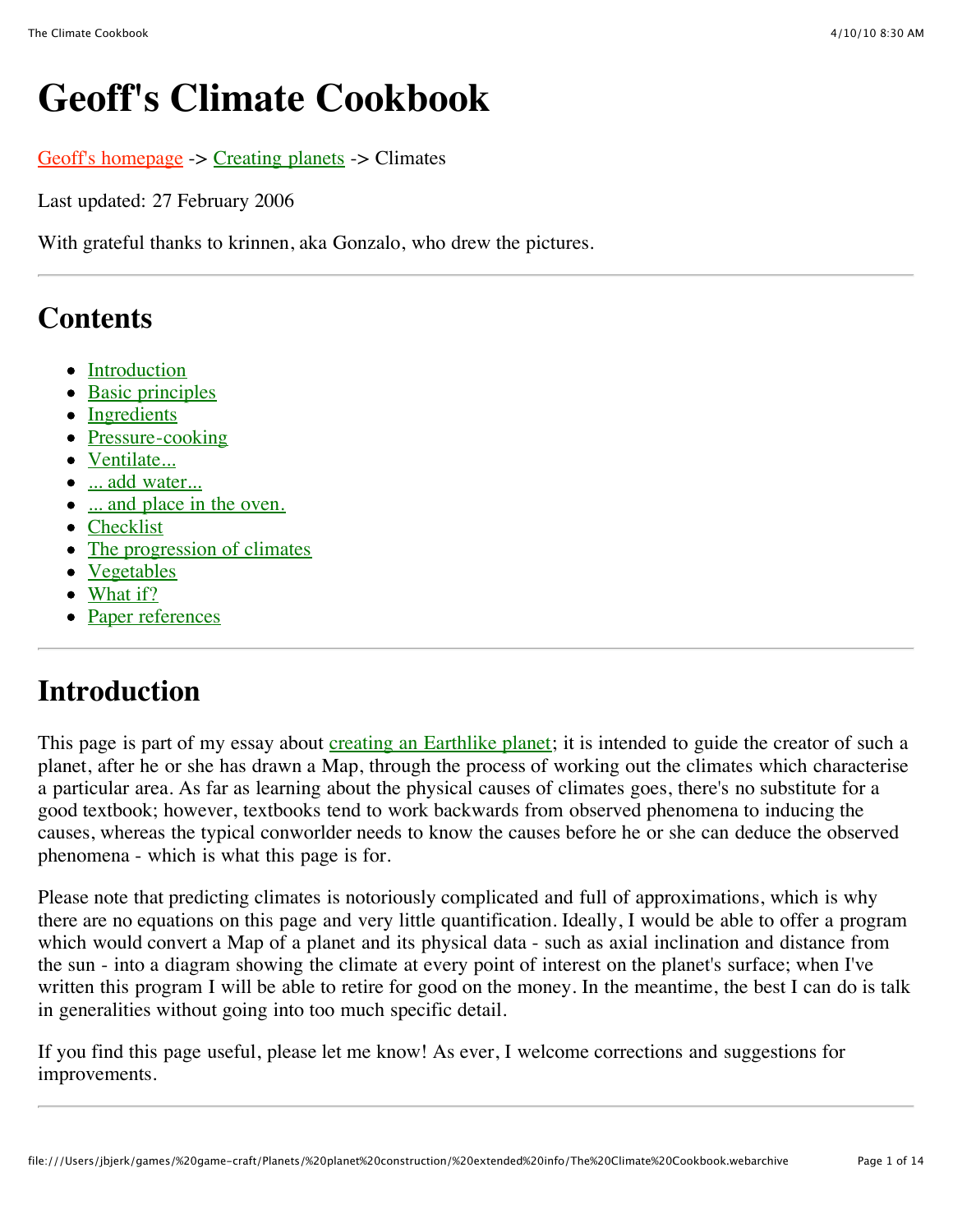## **Basic principles**

Virtually everything important about climates can be deduced from the following physical principles, which are referred to in [square brackets]:

- 1. All heating comes from the sun.
- 2. Water heats and cools much more slowly than land; water thus acts as a stabilising effect on temperature.
- 3. Hot air rises, cold air sinks; this is because air expands as it heats up and thus becomes less dense.
- 4. Cold air gives rise to areas of high pressure, and hot air gives rise to areas of low pressure.
- 5. Wind flows from areas of high pressure to areas of low pressure.
- 6. Due to the Coriolis effect the effect of the rotation of the earth on the flow of air winds are deflected to the right in the northern hemisphere, and to the left in the southern.
- 7. Rising air is conducive to the fall of precipitation, sinking air is not.
- 8. Warm air carries more moisture than cold air.

## **Ingredients**

You will need the following items before you can proceed any further.

- 1. The **axial inclination** of your planet, which is 23.5 degrees for the Earth. The lines of latitude at this distance from the equator are known as the **tropics**, and those at the same distance from the poles are called the **polar circles**.
- 2. Two identical copies of your Map, which should show the locations of as much **land** as you know about, the locations of the **mountains**, the lines of **latitude** in increments of no greater than fifteen degrees, and the tropics and polar circles. Label one copy "January" and the other "July".
- 3. A transparent drawing medium which can be marked and erased without damaging the Map. In the physical world, this means several sheets of tracing paper or something made of clear plastic; on a computer, the equivalent is a drawing program which can handle layers, such as [the GIMP.](http://www.gimp.org/)
- 4. Something erasable with which to draw on the transparent medium; for tracing paper, coloured pencils (*not* pens) are suitable. You will need several colours.
- 5. Something with which to erase the above, because you *will* make mistakes, and lots of them.

The following assumptions have been made:

- Your planet rotates from west to east, like the Earth.
- Your planet has a similar diameter and rotation period to the Earth. These quantities are respectively 12750 km and 24 hours.

For ease of reference, "January" and "July" refer respectively to the periods shortly after the sun reaches its furthest south and north respectively, and "April" and "October" to those just after it passes directly above the equator northwards and southwards respectively. The "just after" is necessary because the atmosphere acts as a drag on the heating and cooling processes; thus the hottest time of the year in the northern hemisphere is typically around mid-to-late July, some weeks after the summer solstice on 21 June.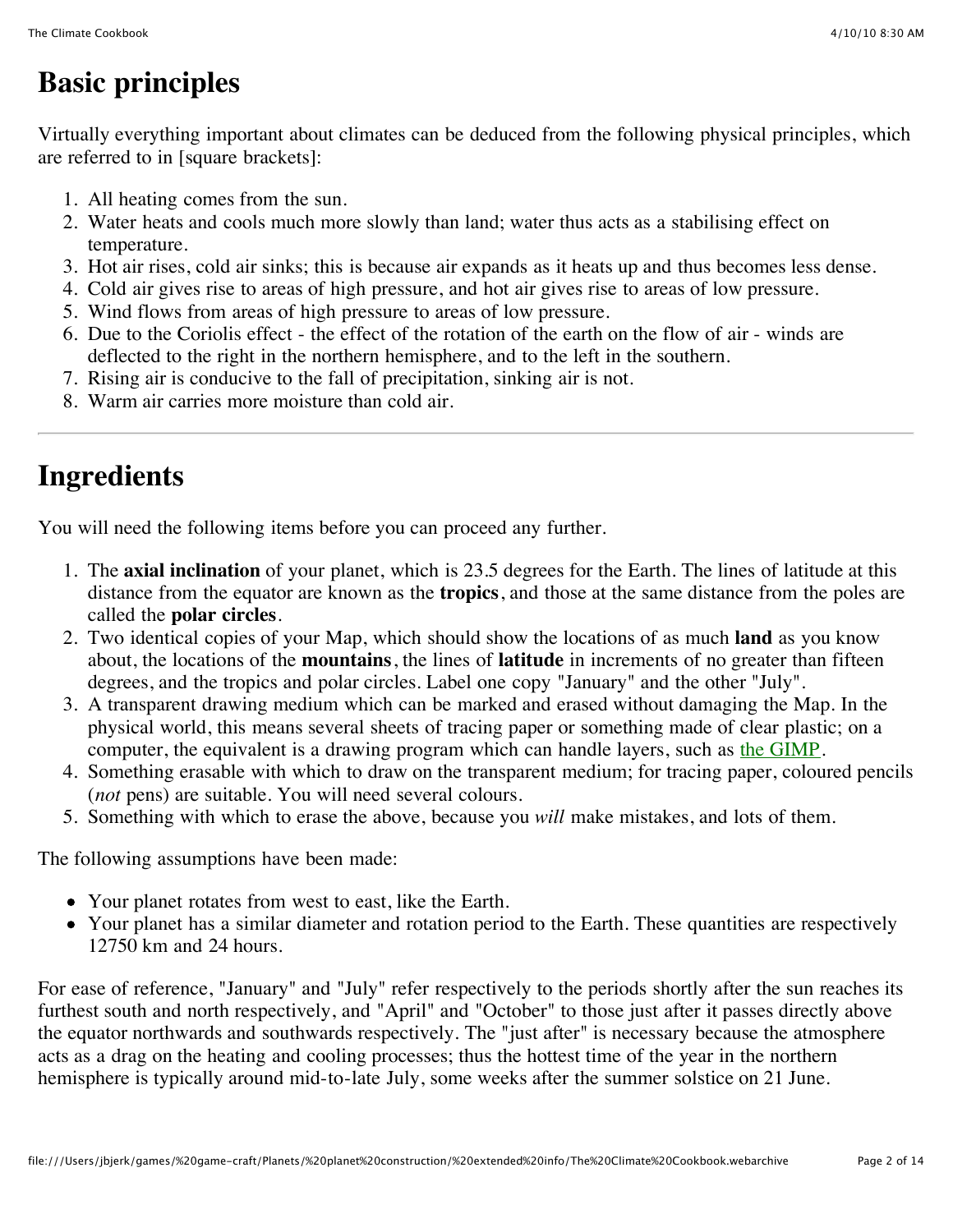This image lets you know when you should think about drawing something.

## **Pressure-cooking**

The first stage consists of locating the large-scale areas of high and low pressure.

#### **The default**

The most important is the low-pressure belt called the **inter-tropical convergence zone**, or ITCZ, about which the temperature and pressure characteristics are theoretically symmetrical; this zone is caused by the rising of hot tropical air [3][4]. In April and October, the ITCZ lies more or less along the equator. In the northern summer, it moves northwards, reaching its farthest north in July; its most southerly position is attained in January. The range of movement on Earth is about 5 degrees of latitude over the oceans, and up to 40 degrees over land.

About one-third of the way from the ITCZ to the poles is the high-pressure belt known as the **subtropical high-pressure zone**, or STHZ, which is caused by air from the ITCZ cooling and sinking back to the ground [3][4]. Between the STHZ and the poles is the **polar front** or PF, a band of low pressure where cold air from the poles meets warm air from the STHZ. The interaction between these air masses at the polar front is responsible for the rain-bearing low-pressure areas familiar from weather forecasts.

[If the surface of the planet was uniformly water, the distribution of these pressure belts and the prevailing](http://www.cix.co.uk/~morven/worldkit/climate.html#wind) winds would be as shown below, allowing for seasonal movements, which would be slight.

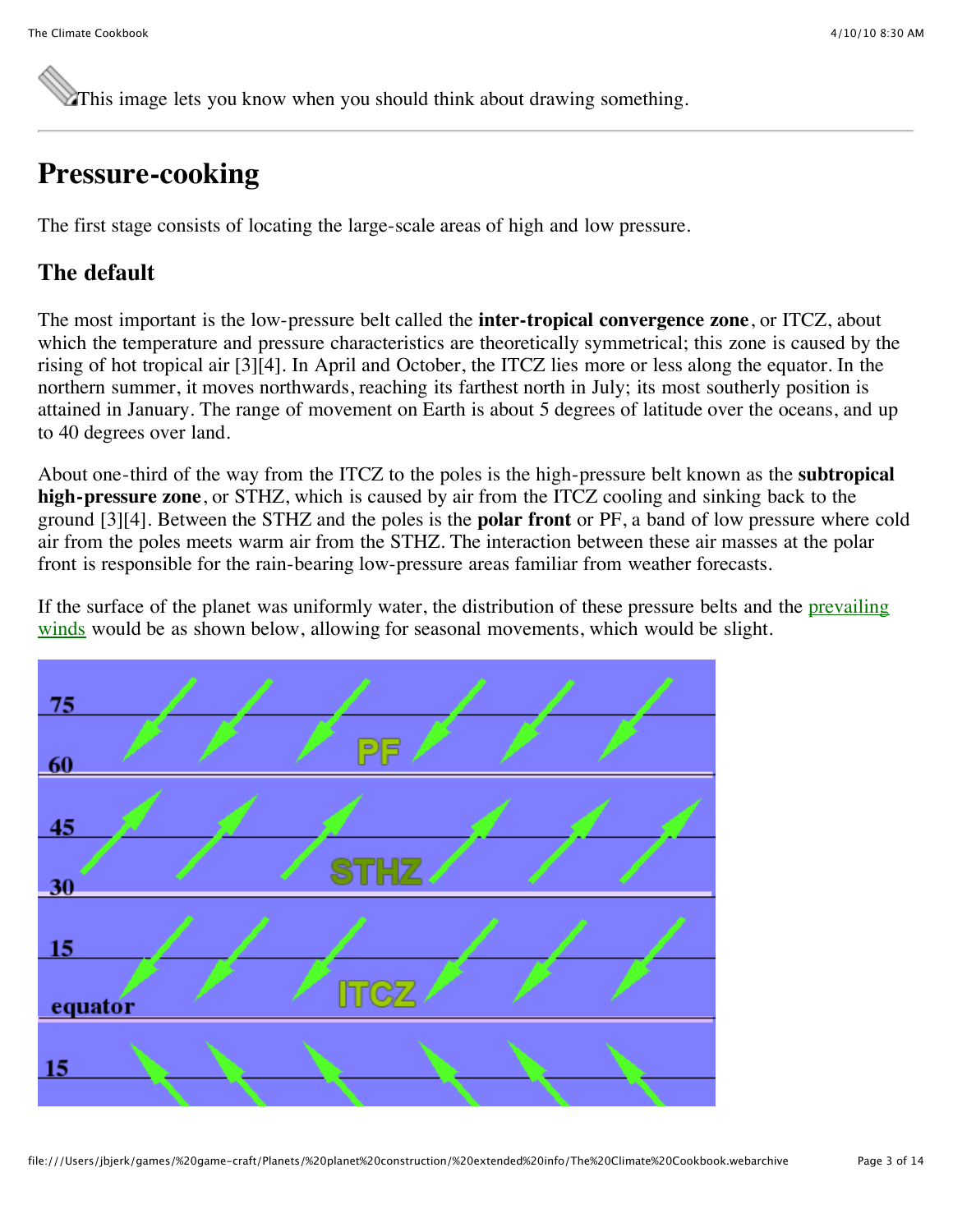### **Adding land**

The presence of land has two effects on the pressure distribution, both results of principles [2][3][4]: the pressure belts front bend northwards over land in July and southwards in January, and they are broken up by seasonal pressure-areas over the land. In general, the larger the area of land, the more noticeable the effect.

In winter, the cooling of the land creates a high-pressure area over the interior, which merges with the high pressure area around the STHZ and leaves low-pressure systems over the oceans:



while in summer the land warms to create a low-pressure area, which joins up with the ITCZ and the PF, leaving high-pressure areas over the oceans: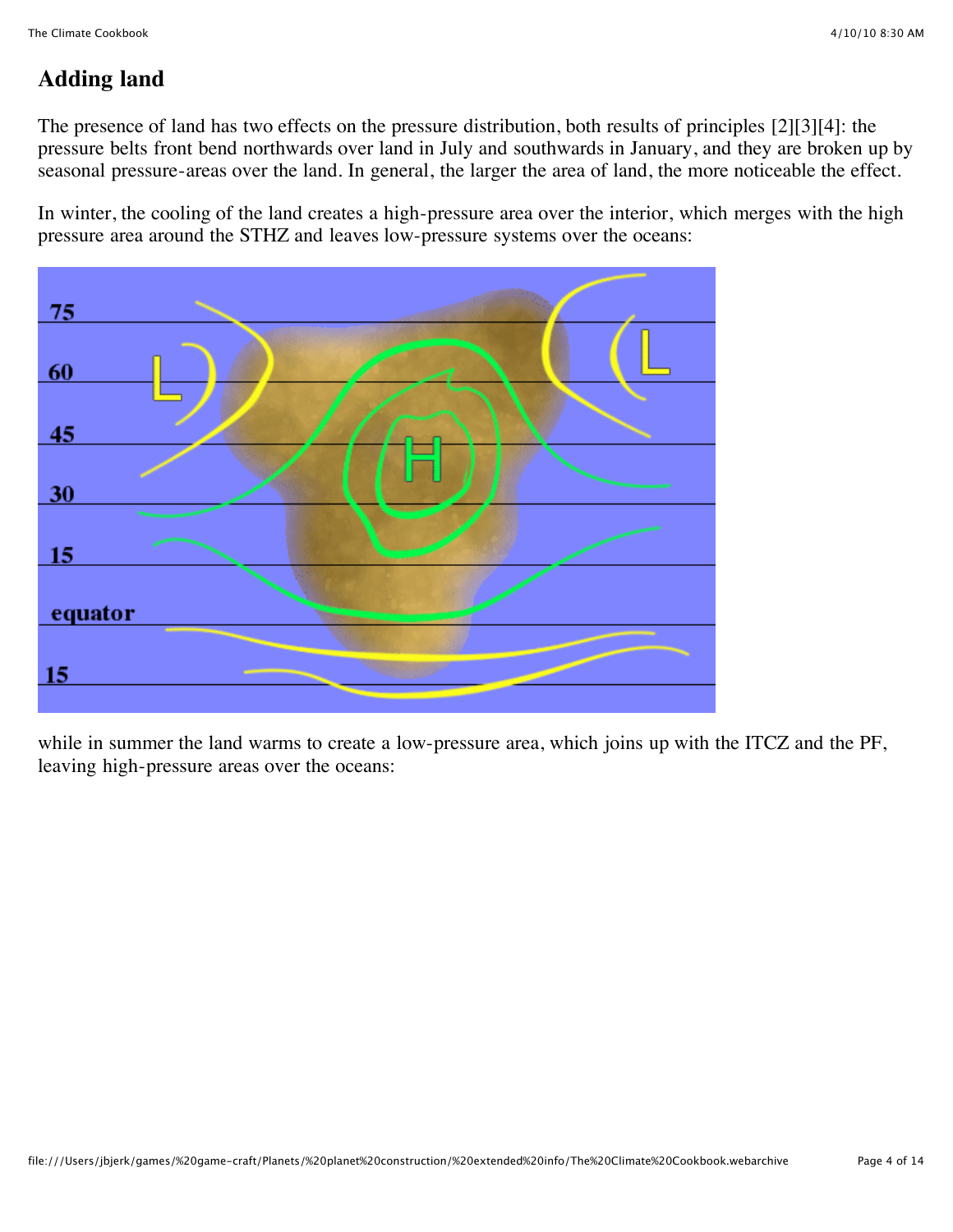

In general, these pressure areas are located east of the longitudinal (east-west) middle of the continent, and are more intense when the surrounding land mass is larger. This is particularly noticeable with Asia; if the Eurasian landmass was reversed laterally, the pressure areas would be considerably less intense. Correspondingly, the pressure gradient is greater on east coasts than on west coasts; the precise difference depends on the shape of the continent.

Figures 7p-4 and 7p-5 on [this page](http://www.physicalgeography.net/fundamentals/7p.html) show how this works out for the Earth; the animation, one of many from [here,](http://geography.uoregon.edu/envchange/clim_animations/) is also [here.](http://geography.uoregon.edu/envchange/clim_animations/gifs/mslpwinds_web.gif) Note particularly the considerable northward movement of the ITCZ in July over Africa and Asia, the continuous low-pressure zone over the Antarctic Ocean where there is no land to disrupt the southern PF, and the change in the air pressure over the interior of eastern Asia.

You need to draw similar diagrams showing the pressure for January and July. Start by drawing with the ITCZ, STHZ, and PF, then locate the continental pressure-areas, and finally join them up as in the diagrams. Different colours for each stage are a good idea.

## **Ventilate...**

Wind, in meteorological terms, is a flow of air from an area of high pressure to an area of low pressure [5]; the strength (speed) of the wind increases with the difference in pressure. Winds have two important effects on climate: they transport **moisture**, and - for our purposes - they are the principle cause of the **ocean currents**. Winds pick up moisture as they blow over the oceans and deposit it as rain or snow over land. Obviously, a wind can only carry a finite amount of moisture, so it wil become dry after blowing across a large area of land.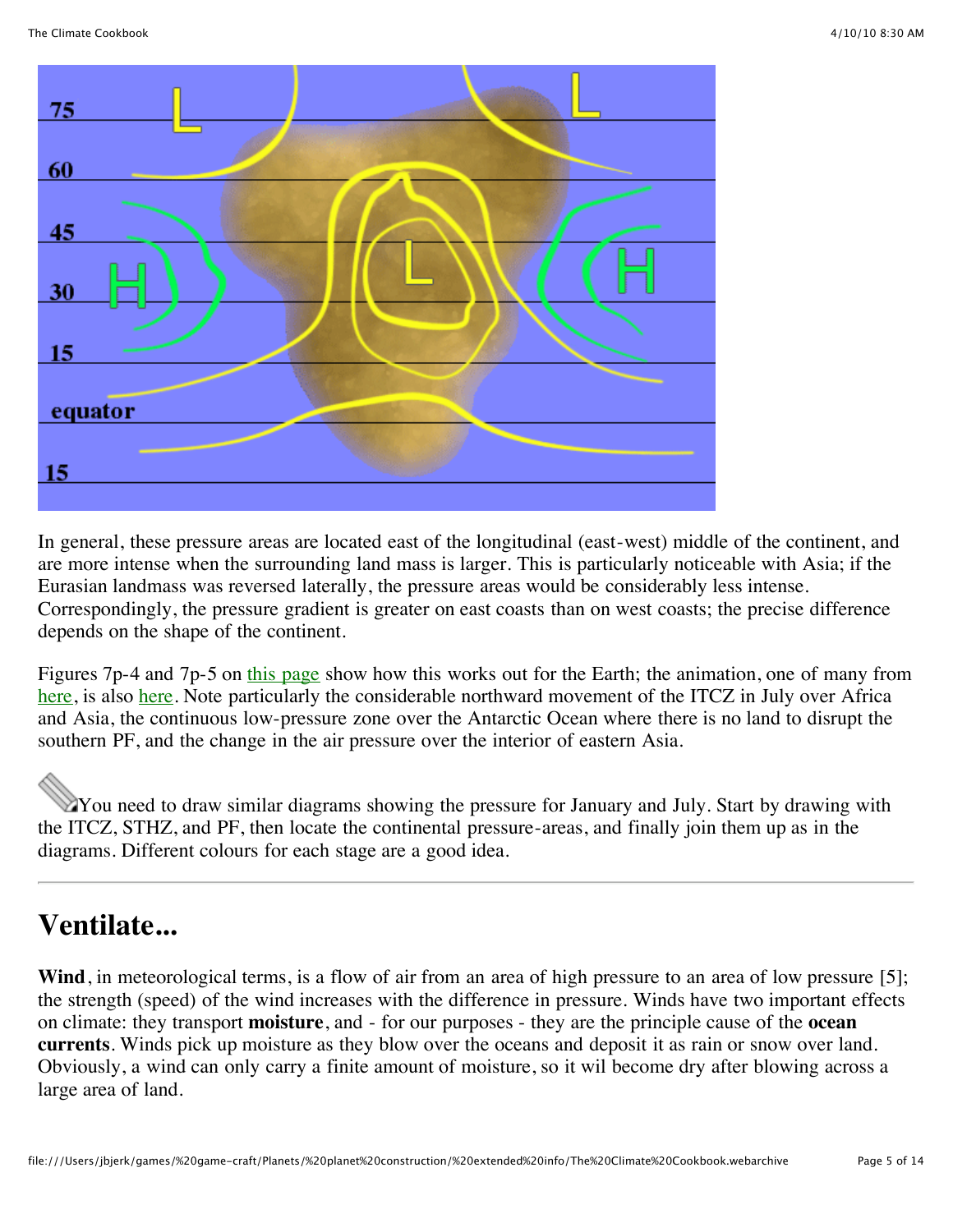#### **Winds**

The winds we are interested in here are those which blow at the surface. Because of the Coriolis effect [6], the winds do not blow directly from high pressure to low pressure, but are deflected to blow, in the northern hemisphere, clockwise around high-pressure areas and anticlockwise around low-pressure areas. In the southern hemisphere the deflection is in the opposite direction. This deflection gives rise to the **trade winds** over the oceans; in the northern hemisphere they are south-westerlies in mid-latitudes and north-easterlies otherwise, and in the southern hemisphere north-westerlies and south-easterlies respectively.

#### **The monsoon**

On the east and south-east coasts of sufficently large land masses, pressure gradient will be sufficiently extreme that the resulting winds will override the prevailing trade winds; they will blow offshore into the ocean in winter, while the summer low-pressure area will pull in moisture-laden air from the ocean. This important seasonal reversal of the winds is, of course, the **monsoon**; it is prototypically observable in southeast Asia. The two pictures below show the general directions of the prevailing winds in winter (above) and summer (below). Note particularly the monsoon effect on the east coast.

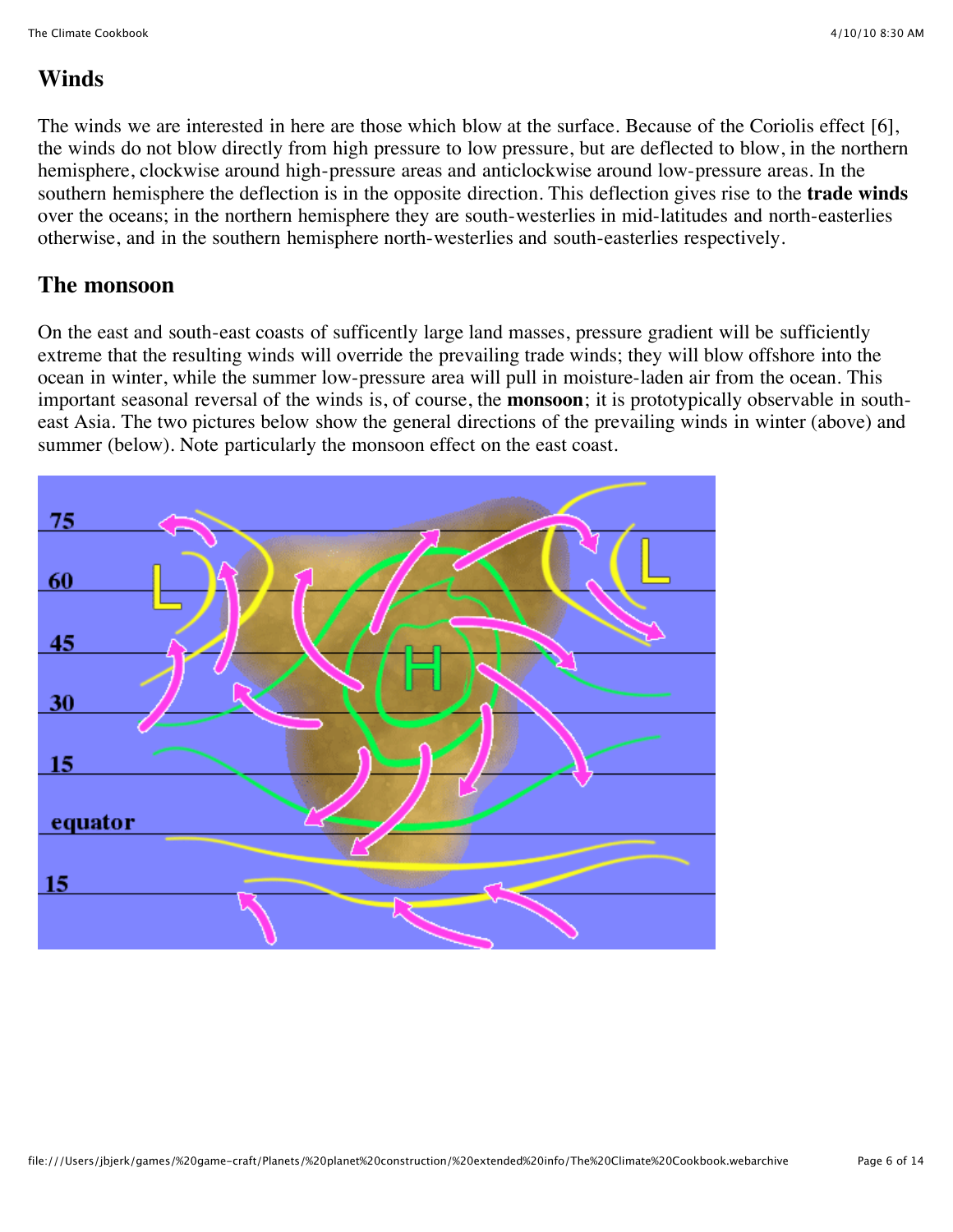

A good question is: How large is "sufficiently large"? North America has no monsoon as such, so somewhere between the size of it and of Asia is probably as good an answer as any.

In winter, the continental high-pressure areas are responsible for **cold waves**, which are flows of very cold air eastwards to the offshore oceanic low. These cold winds pick up moisture as they pass over the sea, which will be deposited as snow on any mountains they encounter; western Japan is a terrestrial example.

#### **Ocean currents**

The formation and movement of the ocean currents is a complicated subject, much of which is not of interest here; for our purposes we are only concerned with currents on the surface of the oceans, which are caused wholly or mainly by the winds. The Coriolis effect comes into play again here, deflecting the currents from the path of the wind; the deflection is greatest (up to 45 degrees) at high latitudes and least (about 5 degrees) at the equator.

Ocean currents come in two flavours, depending on the direction in which they flow: poleward currents, which carry water from hotter areas to colder areas, are classified as **warm**, while equatorward currents are similarly classified as **cold**. Note that these are relative terms, thus a particular warm current flowing to a cold region may actually be colder than a cold current which flows to a warm region.

The oceanic high-pressure areas of the STHZ give rise in low latitudes to warm currents along the east coasts of continents and cold currents along the west coasts. The reverse distinction obtains in mid-latitudes, because the wind blows around the oceanic low-pressure areas in the opposite direction. The currents affecting the sample continent shown above would thus be as follows, with warm currents shown in red and cold currents in blue: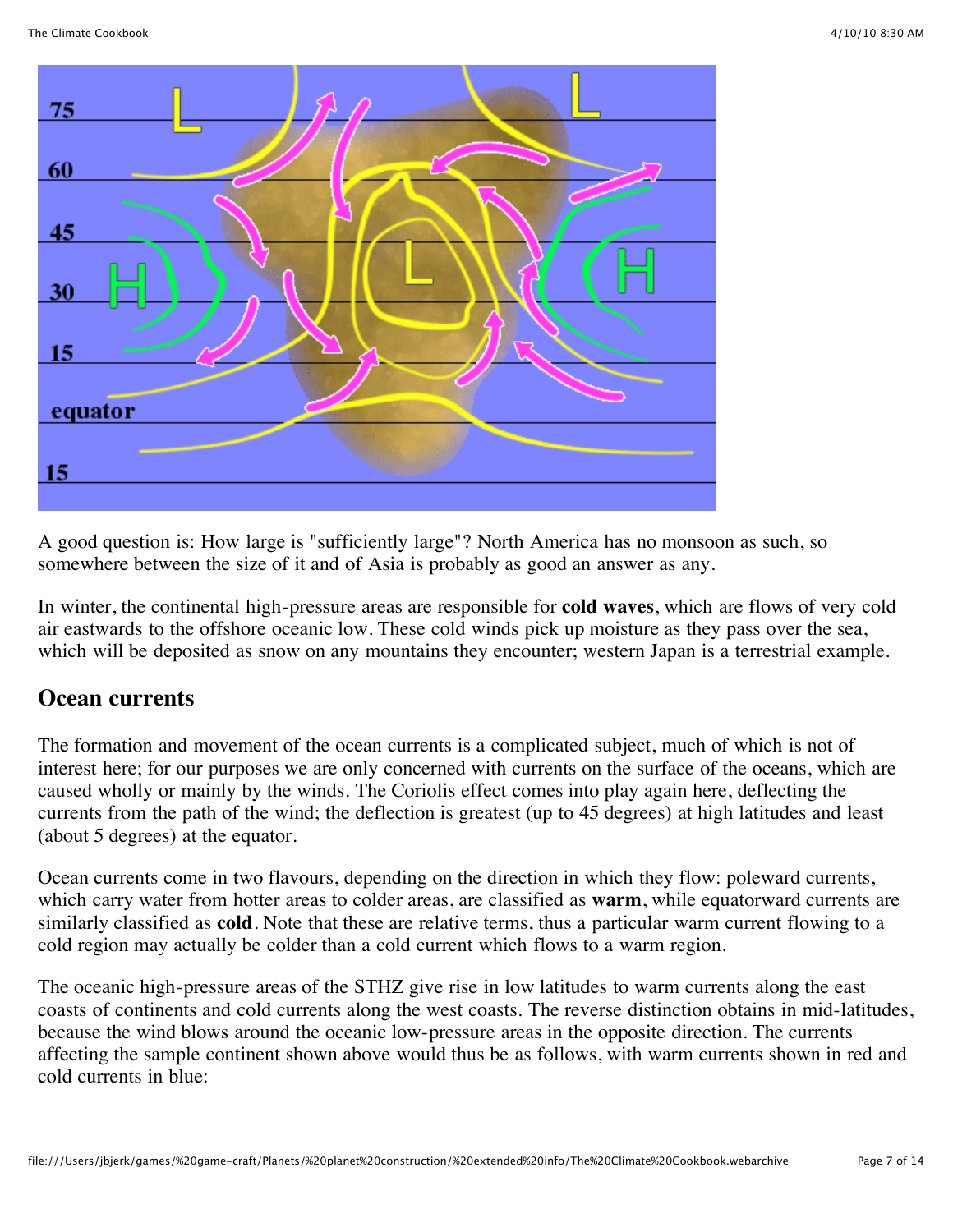

The Gulf Stream, which keeps western Europe much warmer in winter than the north-eastern USA and south-eastern Canada, is a classic warm current.

Now is a good time to add the prevailing winds and ocean currents to your Maps for both January and July. The currents are easy; don't forget that the winds will blow more or less in S-shaped double spirals.

### **... add water...**

The annual distribution of the fall of precipitation in the form of **rain** and **snow** is one of the factors which characterise a particular climate. Rain and snow result from four processes:

- **Moist winds** blowing onto land, as previously mentioned.
- **Orographic lifting** of moisture-carrying winds as they blow over mountains and are forced to rise; the air cools as it rises, depositing its moisture on the windward side of the mountains [8].
- **Convection** due to the heating of the air. Again, the air cools as it rises and loses its moisture [8]. (Although the ITCZ passes over the Sahara Desert, it does not cause rainfall because of the dryness of the air; there is very little moisture for the rising air to pick up.)
- **Frontal lifting** along the polar front. Here the warm air from the STHZ is lifted up by the colder air from the poles, causing the low-pressure areas which weather forecasts warn about; further details are beyond the scope of this page.

An important detail about orographic lifting should be observed: after the wind crosses the mountains it sinks, expands, and warms back up again. These winds on the leeward sides of mountains (the **rainshadows**) are thus characteristically warm and dry, and are known as *chinook* or *Föhn*, or colloquially as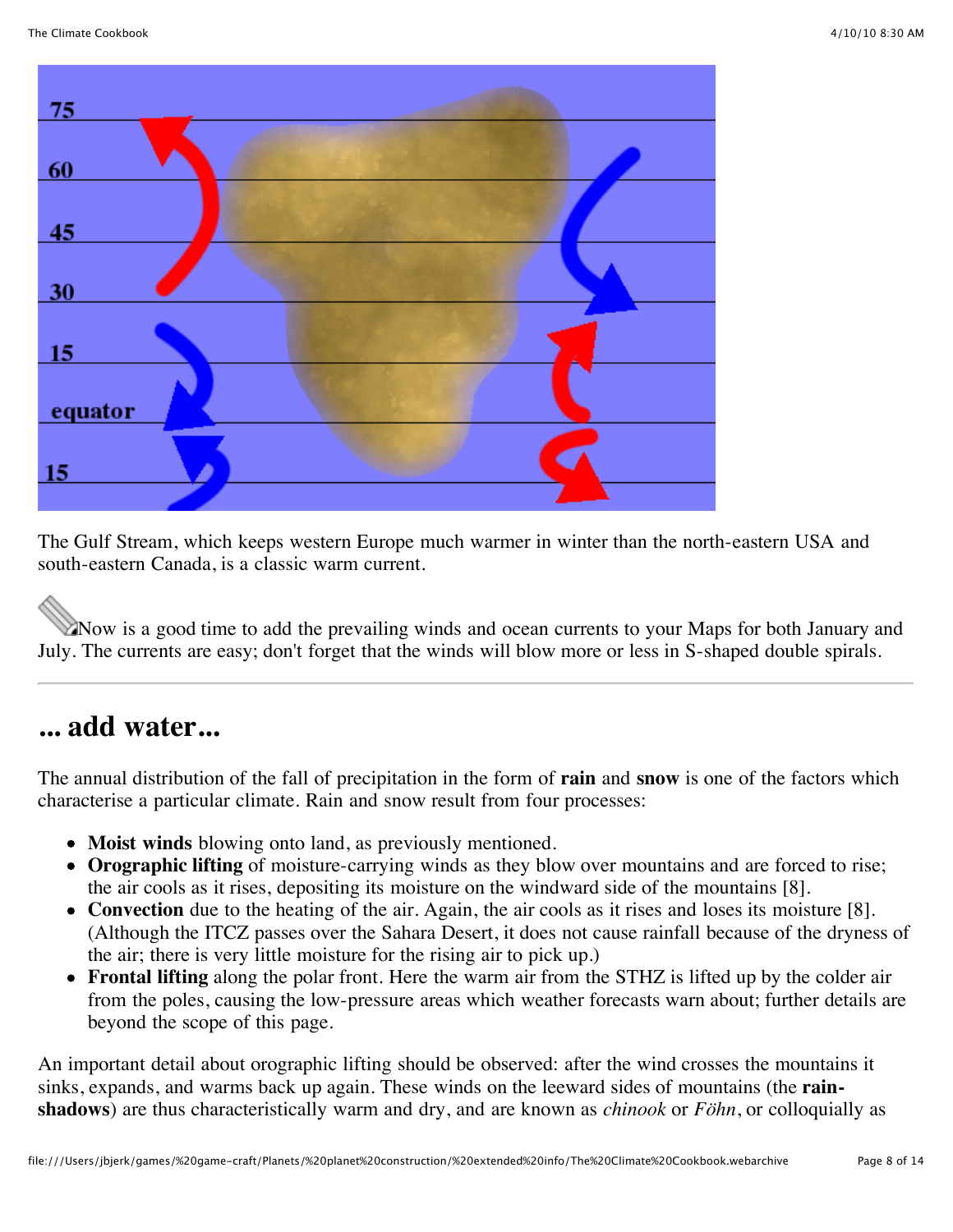"snow-eaters" after their ability to melt snow in otherwise cold climates.

Finally, cold currents cool and stabilise the air, inhibiting the formation of precipitation, while warm currents heat and destabilise it, encouraging precipitation [2][7]. The relative amounts of precipitation due to various factors are shown in the following table.

| <b>Factor</b>                                      | <b>High precipitation</b>                                                      | Low precipitation                 |  |
|----------------------------------------------------|--------------------------------------------------------------------------------|-----------------------------------|--|
| $\ $ Pressure                                      | $\parallel$ ITCZ, on or near the equator                                       | $\parallel$ STHZ                  |  |
| Mountains                                          | Windward sides                                                                 | Leeward sides, in rain-shadow     |  |
| $\left\Vert$ Prevailing winds $\left\Vert$ Onshore |                                                                                | Offshore or parallel              |  |
| $\vert$ Coastal currents $\vert$ Warm              |                                                                                | Cold, especially in low latitudes |  |
| Location                                           | $\sqrt{\text{West coasts subject to the PF}}$ Interiors<br>and some way inland |                                   |  |

You should now be able to work out, for both January and July, the relative amounts of precipitation on your Map.

### **... and place in the oven.**

The annual variation in temperature is the other characteristic feature of a climate. As a first approximation, the temperature is highest at the equator and decreases steadily towards the poles [1], subject to the following modifications.

#### **Effect of the oceans**

Variations in temperature are lowest along the coasts and highest in areas remote from maritime influence [2]. The variation increases with the distance from the oceans, and less so with distance from the west coast; the eastern regions of continental interiors thus experience the greatest variations in temperature. Incidentally, another consequence of [2] is that the hottest and coldest times of the year occur two to three weeks earlier in these regions than at the coasts.

#### **Effect of moisture**

Heat is more readily transmitted through clear skies than cloudy skies; consequently, the less cloud an area receives, the greater will be its temperature variation during a single day. The higher the temperature, and the clearer the skies, the more moisture will be lost during the day through **evaporation**, which is the opposite of precipitation. The greatest amounts of evaporation are found in land areas influenced by the STHZ, where the high-pressure belt is not conducive to precipitation and thus cloud-formation [7]. These areas are thus the hottest of all during the day, and cold at night.



You should now be able to work out, for both January and July, the relative levels of temperature on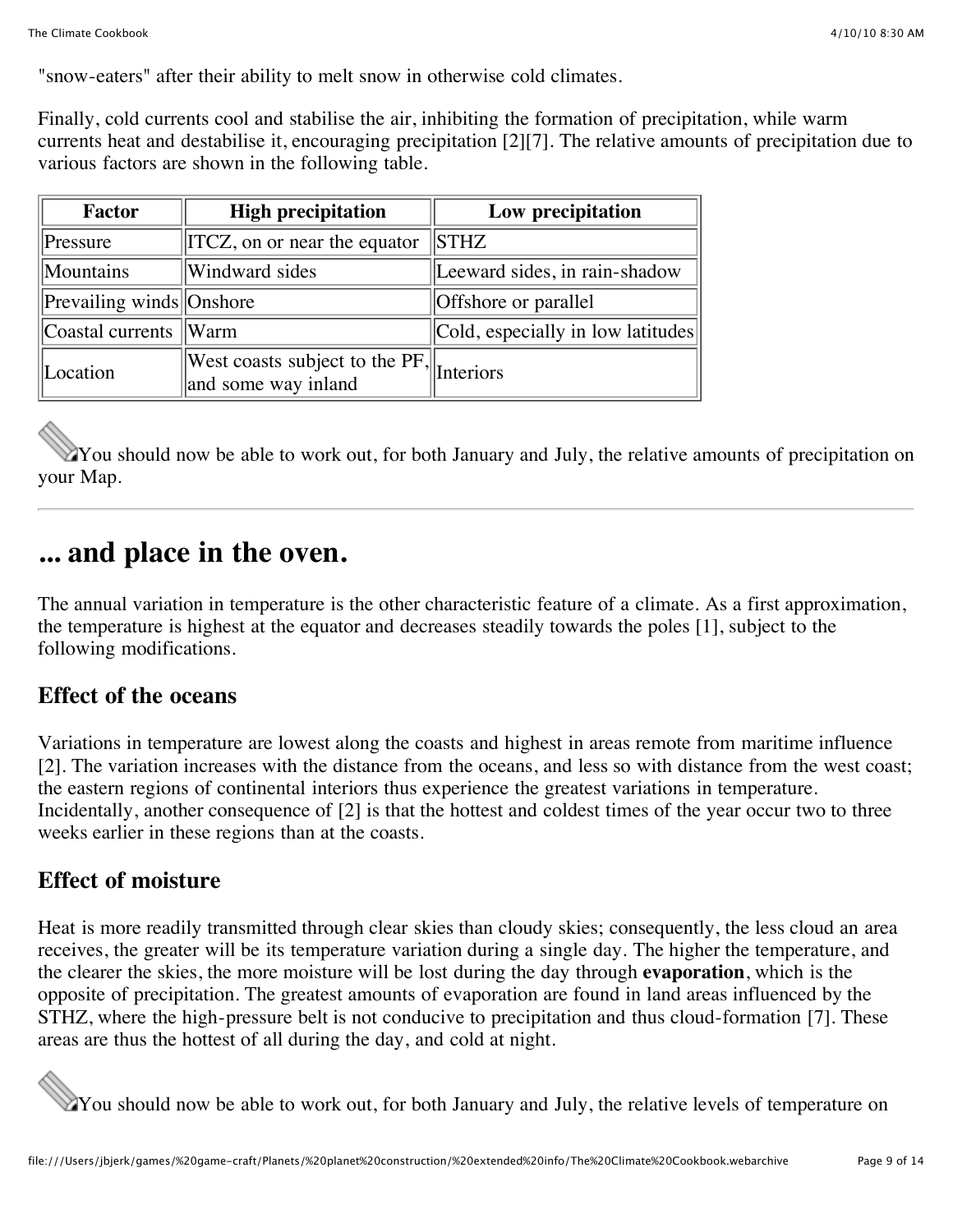#### your Map.

## **Checklist**

On both of your Maps you should now have indications of the following:

- The main pressure-belts (ITCZ, STHZ, and PF);
- The oceanic and continental areas of high and low pressure;
- The prevailing winds;
- The main ocean currents;
- Temperature and precipitation, on land at least.

The final stage consists of identifying the closest matching climate from the table below; it uses a classification sytem similar to the widely-used system developed by Wladimir Köppen.

|                         |                               | <b>Temperature</b>             |                 | Precipitation  |                        | <b>Location, for checking</b>                          |
|-------------------------|-------------------------------|--------------------------------|-----------------|----------------|------------------------|--------------------------------------------------------|
| <b>Name</b>             | $\mathbf K$ öppen $\parallel$ | <b>Summer</b>                  | <b>Winter</b>   | <b>Summer</b>  | <b>Winter</b>          | latitude in degrees                                    |
| Tropical<br>rainforest  | Af                            | Hot                            | Hot             | Wet            | Wet                    | $ 0-10$                                                |
| Tropical<br>monsoon     | Am                            | Hot                            | Warm            | Very wet       | Short and<br>dry       | $ 5-15$ ; east and south-east coasts only              |
| Savannah                | Aw                            | Hot                            | Warm            | Wet            | Long and<br>$\rm{dry}$ | $ 5 - 15 $                                             |
| Hot desert              | <b>BWh</b>                    | Very hot                       | Warm            | Dry            | Dry                    | 10-30, especially on west coasts with<br>cold currents |
| Hot steppe              | <b>BSh</b>                    | Hot                            | Warm            | Low to<br>dry  | Low to<br>dry          | 10-35; typically next to deserts                       |
| Cold desert             | <b>BWk</b>                    | Hot                            | Cold            | Dry            | Dry                    | Interiors, rain shadow                                 |
| Cold steppe             | <b>BS</b> k                   | Warm                           | Cold            | Low to<br> dry | Low to<br>dry          | Interiors, rain shadow                                 |
| Maritime east<br> cos   | Cfa                           | Hot                            | Warm to<br>mild | Wet            |                        | Moderate 20-40; east coasts only                       |
| Maritime west<br> coast | Cfb,<br>Cfc                   | Warm to<br>mild                | Cool to<br>cold | Wet            | Wet                    | $ 40-60;$ west coasts only                             |
| Mediterranean           | Csa,<br>Csb                   | Hot                            | Mild            | Dry            |                        | Moderate $\parallel$ 30-45, west coasts only           |
| Temperate<br>monsoon    | Cwa,<br>Cwb                   | Hot                            | Mild to<br>cold | Wet            | Drv                    | $ 20-40;$ east coasts only                             |
| Laurentian              | Dfa,<br>Dfb                   | Warm to<br>mild                | Cold            | Moderate Low   |                        | $ 40-60$ ; not on west coasts                          |
|                         | $\ln_{\alpha}$                | $\overline{\mathbf{h}}$ 414 to |                 |                |                        |                                                        |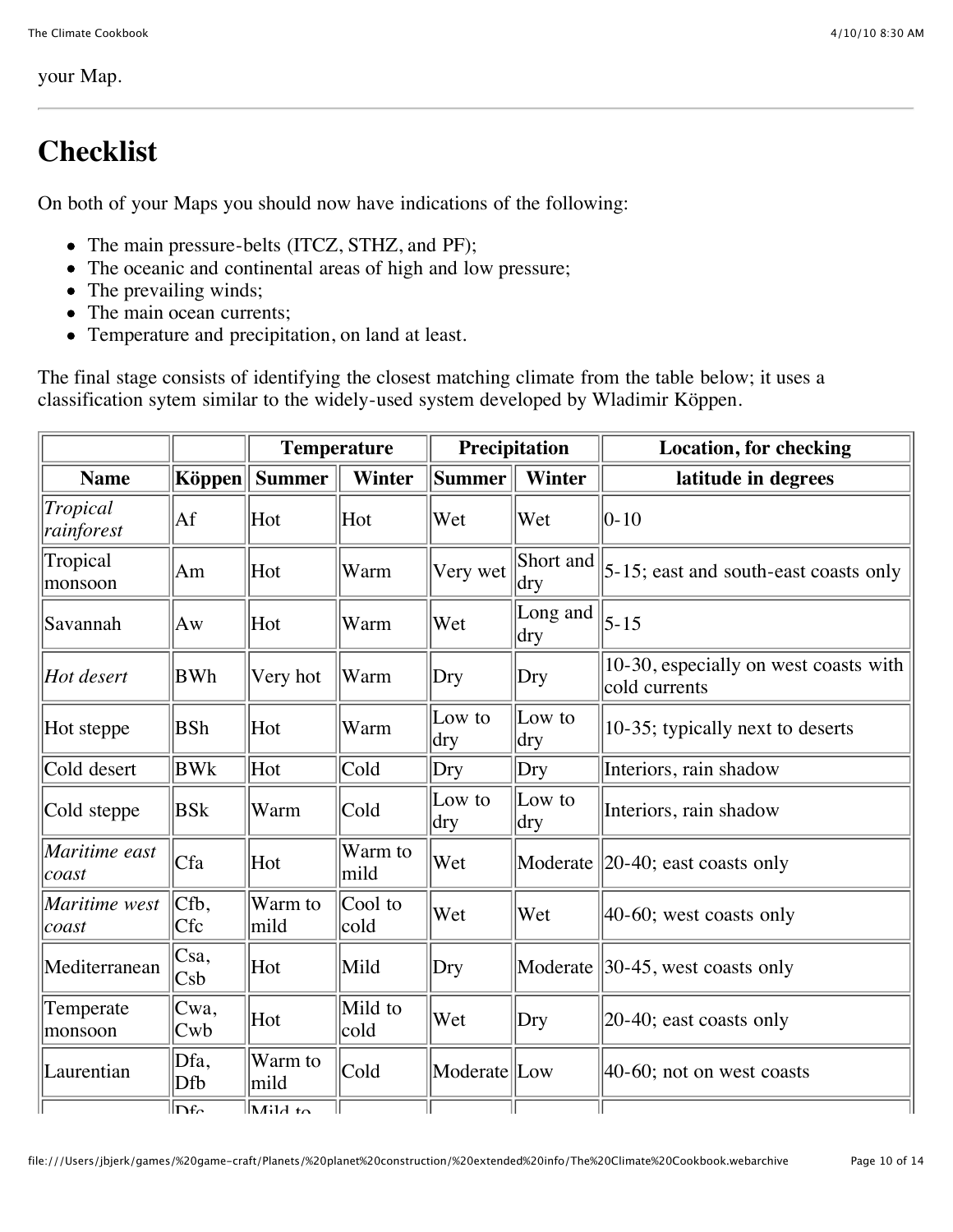| Subarctic      | LUU,<br>Dfd | IVIIIU W<br> cold                                                           |                                    |              |     | $\vert$ Very cold $\vert$ Moderate $\vert$ Very low $\vert$ 60-80; not on west coasts |
|----------------|-------------|-----------------------------------------------------------------------------|------------------------------------|--------------|-----|---------------------------------------------------------------------------------------|
| Manchurian     | Dwa,<br>Dwb | Warm to<br> mild                                                            | Cold                               | Moderate Dry |     | $  40-50$ ; east coasts only                                                          |
| Subarctic east | Dwc,<br>Dwd | $\parallel$ Mild to<br> cold                                                | $ V$ ery cold $ M$ oderate $ Dry $ |              |     | $  45-70$ ; east coasts only                                                          |
| Tundra         | ET          | $ $ Cold                                                                    | Very cold   Low                    |              | Drv | $ 60-80 $                                                                             |
| Icecap         | EF          | $\sqrt{\text{V}}$ very cold $\sqrt{\text{V}}$ very cold $\sqrt{\text{Low}}$ |                                    |              | Dry | 175+                                                                                  |

The climates given in *italics* are those which, generally speaking, are subject to the same influences throughout the year. The other climates may be regarded as transitions between these; for example, the mediterranean climate is a combination of hot desert in the summer and maritime west coast in the winter.

Note the following:

- **Steppe** and **desert** climates experience large diurnal variations in temperature, which means cold nights.
- In the **subarctic** and **tundra** climates, winters are long, dark, and cold, and the other seasons are short.
- Some sources mention Köppen climate types As and Ds, which are like Aw and Dw but with the dry season in summer rather than winter. I don't know what causes these particular climates; they are very rare anyway and can probably be safely ignored.

### **The progression of climates**

Moving from the equator to the poles, the climates appear in the well-defined sequences described below. It is instructive to compare these found on the Earth.

The climates appear on the **west coast** in the following order:

- **Tropical rainforest**.
- **Savannah**.
- **Hot steppe**, with dry winters. The boundary between this and the savannah is the line where evaporation equals precipitation.
- **Hot desert**, due to the influence of the cold current, which is also responsible for coastal fog on the west coasts of desert climates.
- **Hot steppe** again, this time with dry summers.
- **Mediterranean**. The boundary between this and the steppe is, again, the line where evaporation equals precipitation. Coastal fog is often experienced in summer.
- **Maritime west coast**, cooling steadily poleward. These climates are warmed by the ocean currents.
- **Tundra**.
- **Icecap**.

**Continental interiors**, and areas in the **rain-shadows** of north-south mountain ranges, will experience dry versions of the climates to the west. The equivalent order of climates would be: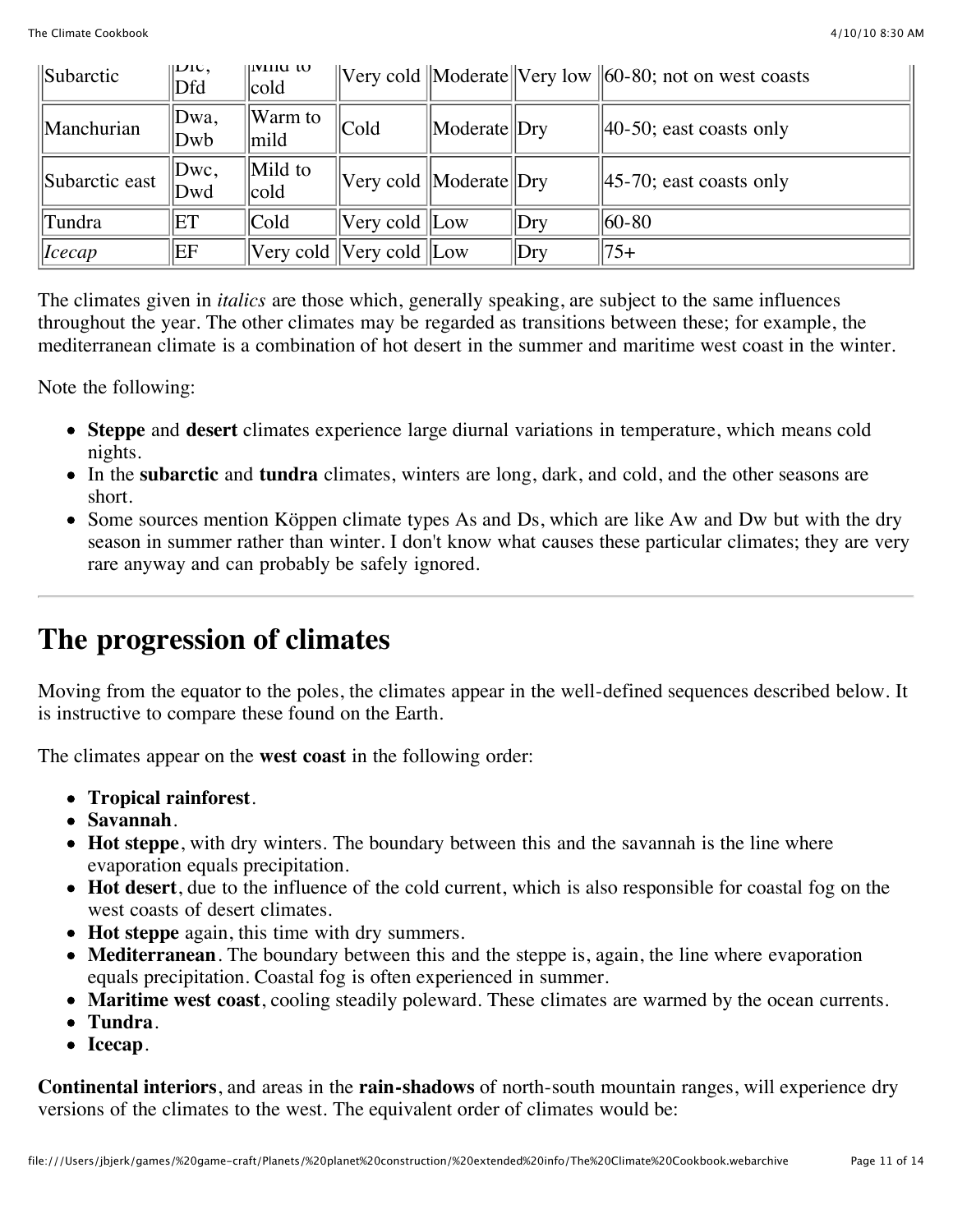- **Tropical rainforest** or **savannah**.
- **Hot steppe**, with dry winters.
- **Hot desert**.
- **Hot steppe**.
- **Cold desert** in areas far from the west coast.
- **Cold steppe**.
- **Laurentian** in its colder incarnations. Round about here, the colder temperatures reduce evaporation to the point that it no longer exceeds precipitation.
- **Subarctic**.
- **Tundra**.
- **Icecap**.

On the **east coast**, there are two cases to consider, depending on whether the land mass is large enough to generate monsoons. East coasts *not* subject to the monsoon will feature the following climates:

- **Tropical rainforest**, or **savannah** if the land is high enough, as in east Africa.
- **Maritime east coast**. The difference between this and the preceding is largely one of winter temperatures.
- **Laurentian**, becoming steadily colder polewards.
- **Subarctic**.
- **Tundra**.
- **Icecap**.

East coasts of continents where there is a monsoon will feature the following climates:

- **Tropical rainforest**, which may be absent.
- **Tropical monsoon**, prototypically.
- **Temperate monsoon**. This is the same as tropical monsoon, but with colder winters; equivalently, it is equivalent to maritime east coast with dry winters.
- **Manchurian**. Effectively a laurentian climate with dry winters.
- **Subarctic east**. Similarly, this is the subarctic climate with dry winters.
- **Tundra**.
- **Icecap**.

## **Vegetables**

One of the reasons for being interested in climate is to discover the types of vegetation which grow in a particular region. This section describes, in general terms, the vegetation types asociated with the climate types. More detail, with information about the fauna, can be found with a Google for "biomes"; for example [Introduction to biomes,](http://www.radford.edu/~swoodwar/CLASSES/GEOG235/biomes/intro.html) [Habitats and biomes,](http://library.thinkquest.org/11922/habitats/habitats.htm) [Blue Planet Biomes](http://www.blueplanetbiomes.org/world_biomes.htm), [World Biomes](http://www2.ups.edu/biology/museum/worldbiomes.html), and - the most detailed - [Köppen biomes](http://www.tesarta.com/www/resources/library/biomes.html).

The vegetation of the **icecap** climate is the simplest to describe: there is none at all, because the temperature is below freezing for most or all of the year. **Tundra** climates similarly discourage growth for most of the year, but some vegetation grows in the short summer, typically small mosses, lichens, and alpine plants. Equatorward, where the climate borders subarctic, stunted trees may grow.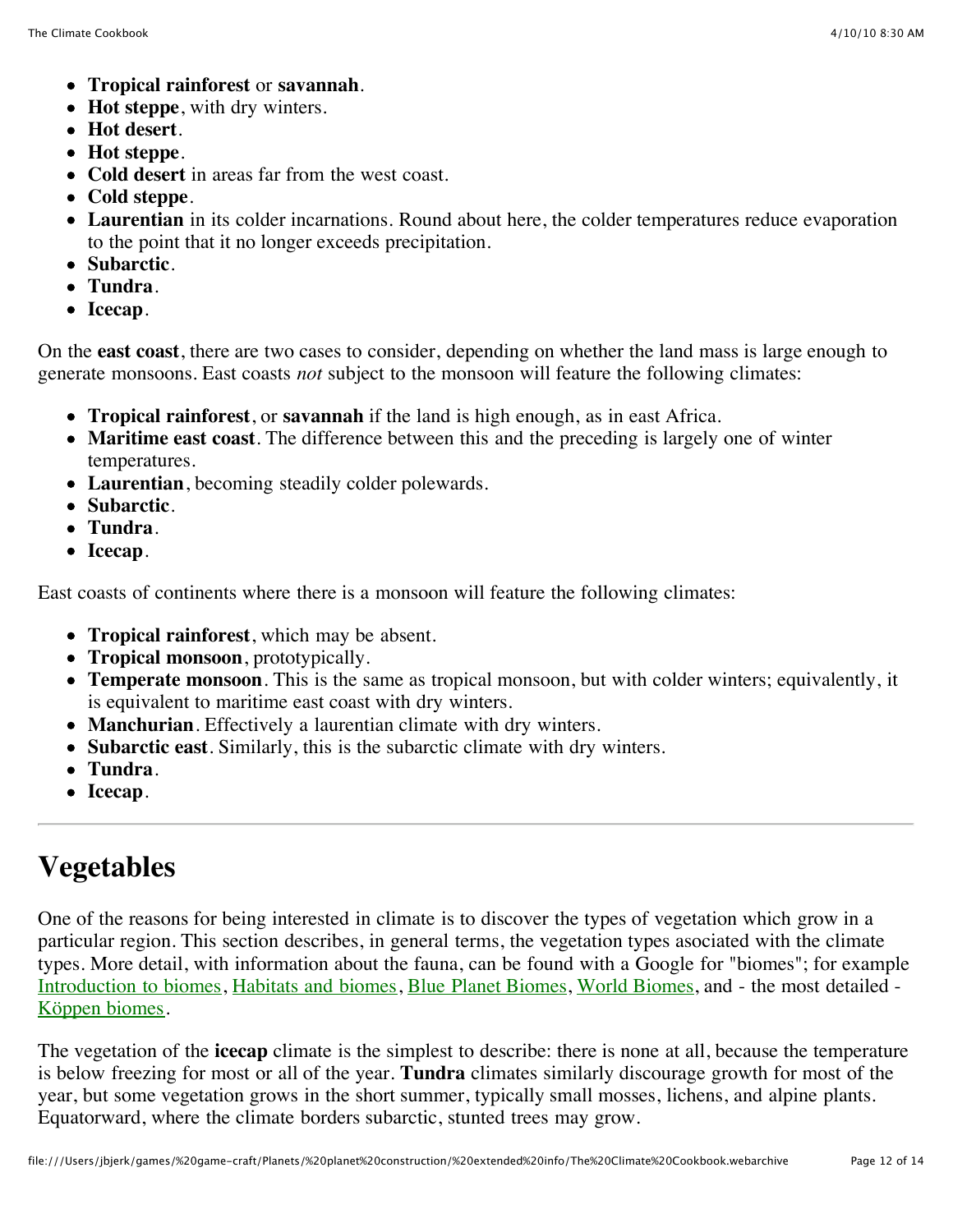The characteristic vegetation of the **subarctic**, **subarctic east**, and **manchurian** climates is extensive coniferous forest known as **taïga**, typically made up of spruce, fir, scots pine, and larch; larch is commonest in the coldest and driest climates, and the deciduous birch, aspen, and alder are also found in the lower altitudes. Despite the low amounts of precipitation, even lower evaporation means that enough moisture is retained to allow the growth of vegetation. Conifers have needle-like leaves to preserve water and strong branches to endure the snow which lies on them for much of the winter.

A mixture of coniferous forests and broadleaved forests characterises the **maritime** and **laurientian** climates; the dominant type of forest depends on the proportion of the year in which the temperature is less than 5.5 degrees centigrade (this is 42 degrees Fahrenheit, interestingly). The progression is from evergreen broadleaved through deciduous broadleaved to coniferous as the winters become colder; thus if the temperature is always above 5.5 degrees (i.e. the proportion is zero), the forest wil be mainly or entirely evergreen broadleafed. The dominant type of tree will be coniferous if the proportion is greater than 50%, and deciduous broadleafed if it is between 0% and 50%.

**Mediterranean** vegetation needs to guard against losing water in the dry summers, and tends towards scrub made of small plants with hard leaves, similar to the chaparral familar from many Western movies. The trees are either coniferous or evergreens with small waxy leaves and thick bark; evergreen oak, pine, cedar, and above all olive are typical mediterranean trees.

Too little moisture is retained in the **steppes** to allow trees to grow; the principal vegetation is thus extensive grassland, including many cereals. Grassland is also characteristic of the **savannah**, in which the vegetation dies back in the dry winter but grows vigorously in the summer, reaching heights of up to six feet. Trees in the savannah tend to be isolated and adapted to retain water for the long dry season, such as the baobab. The vegetation of the **deserts** is scanty, patchy, and specially adapted to the conditions; plants tend to be fleshy and leafless, such as the cactus.

The characteristic vegetation of the **tropical rainforest** climate is, of course, tropical rainforest: lush, abundant forests with massive trees and an enormous variety of other plants which grow all year round in the ever-present moisture, The large amounts of precipitation leach nutrients from the soil, and as a result the trees have shallow roots and large buttresses at the bases of their trunks. **Monsoon** vegetation is intermediate between rainforest and savannah: the forests are less dense, many varieties of tree become deciduous to cope with the dry winters, roots are longer, and the plant types are less diverse.

### **What if?**

The principles described up to now should work well enough for an Earthlike planet. This section is intended as a catch-all for questions not otherwise answered.

#### **... my planet rotates in the opposite direction?**

Easy - just interchange "east" and "west".

#### **... my planet rotates very fast?**